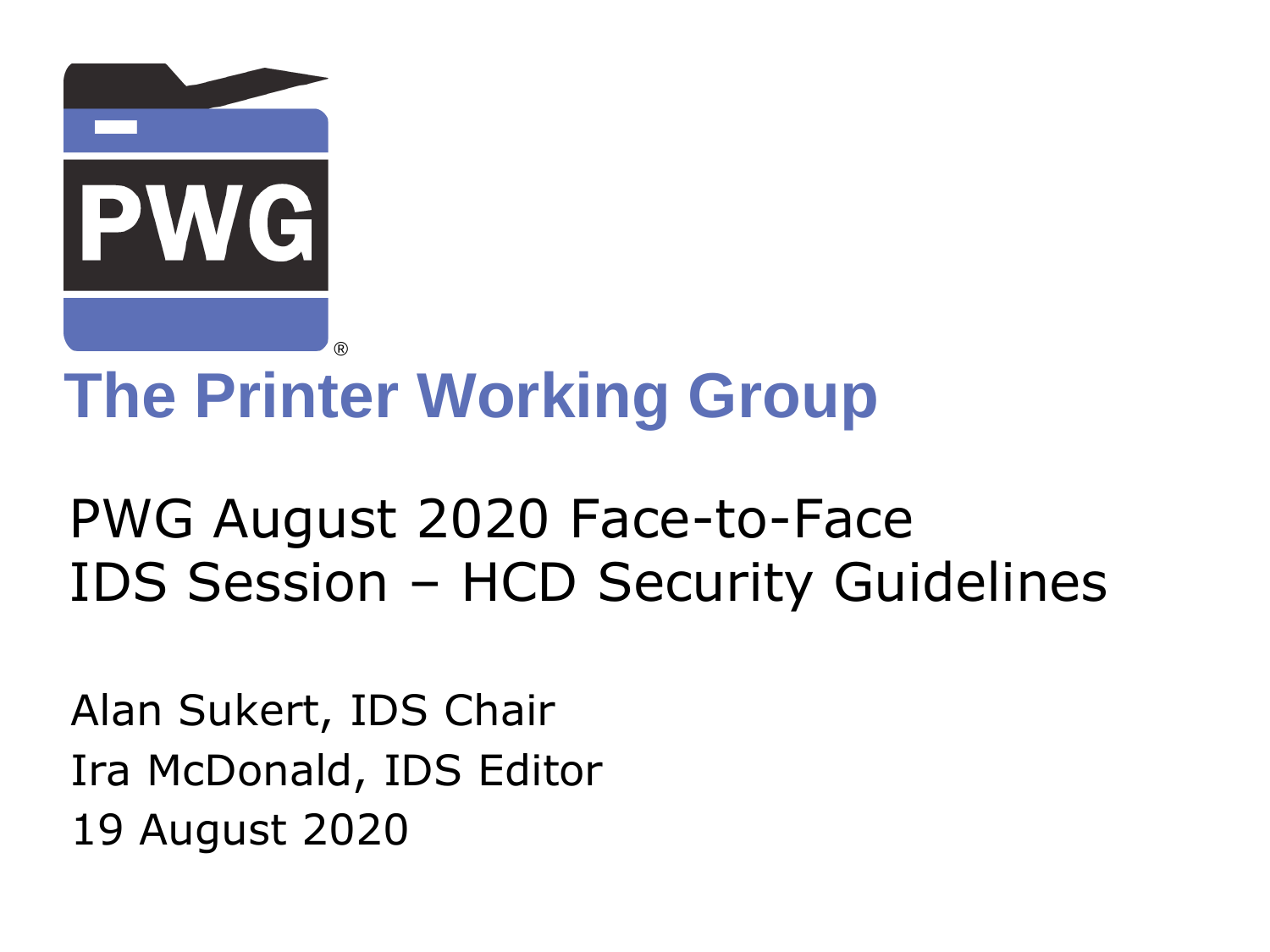

## HCD Security Guidelines Agenda

- HCDSEC Current Status
- HCDSEC Development Plan
- HCDSEC Network Security Approach
- HCDSEC Network Security Examples
- Questions/Comments?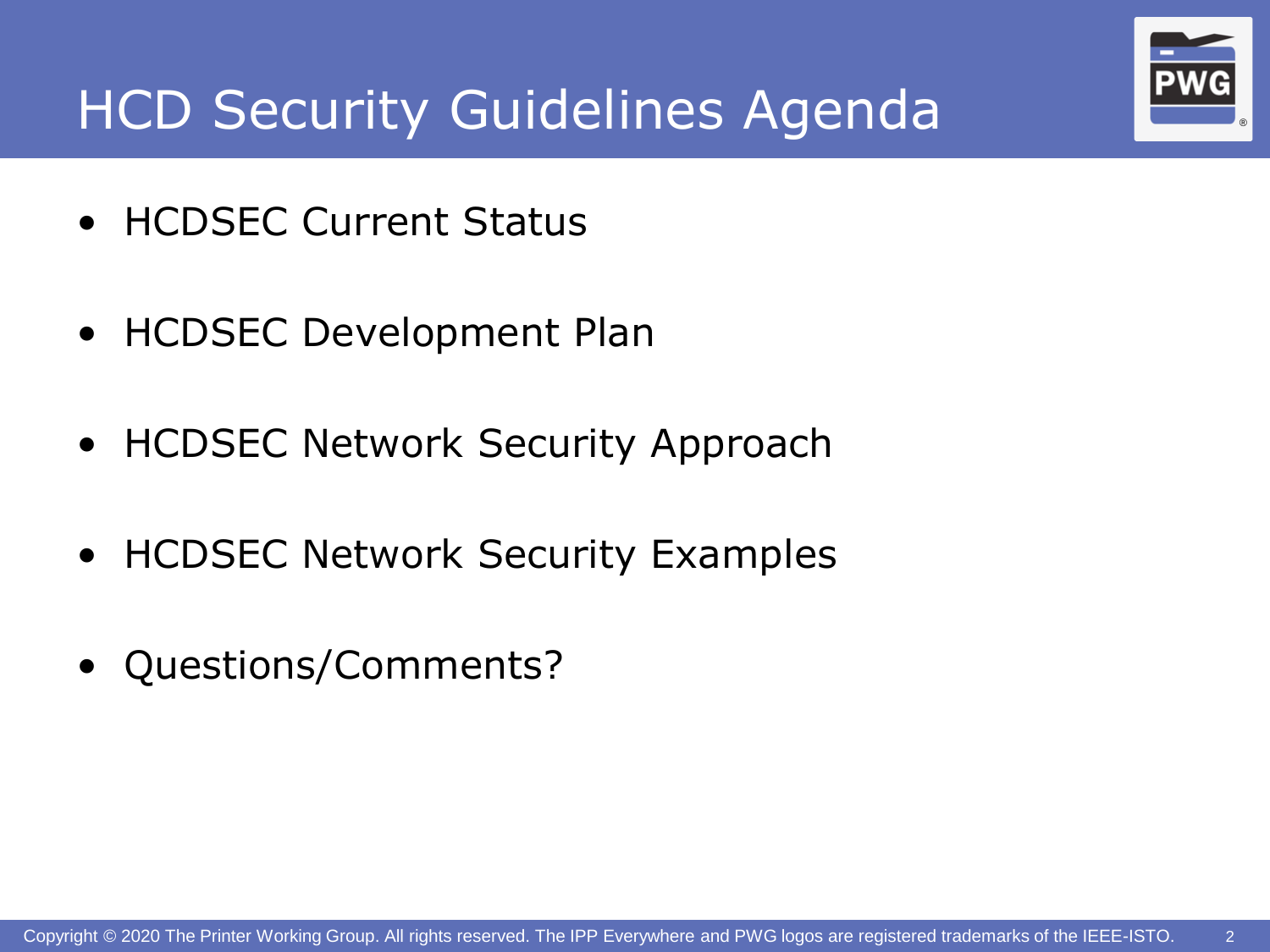#### HCDSEC Current Status



- IDS Charter updated for HCDSEC project August 2019
- HCDSEC review at PWG February 2020 F2F
	- [https://ftp.pwg.org/pub/pwg/ids/wd/wd-idshcdsec10-](https://ftp.pwg.org/pub/pwg/ids/wd/wd-idshcdsec10-20200120.docx) 20200120.docx
- HCDSEC status at PWG May 2020 F2F
	- Development plan and priorities
- HCDSEC status update at PWG August 2020 F2F
	- Development plan and priorities
	- Network Security examples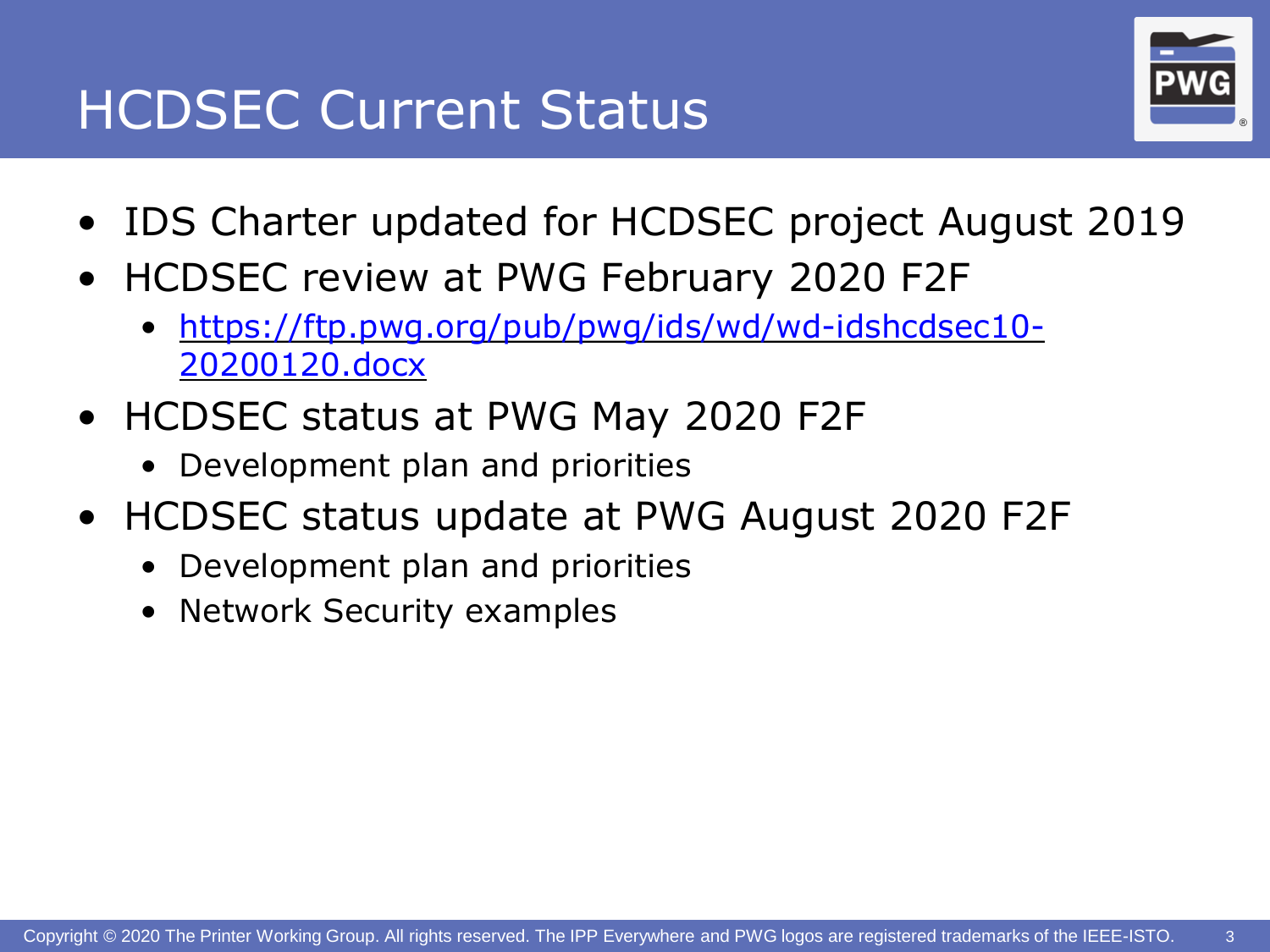#### HCDSEC Development Plan



- HCDSEC Interim draft in January 2020
	- [https://ftp.pwg.org/pub/pwg/ids/wd/wd-idshcdsec10-](https://ftp.pwg.org/pub/pwg/ids/wd/wd-idshcdsec10-20200120.docx) 20200120.docx
- HCDSEC Interim draft in Q3 2020
	- Section 4 Network Security (minimum requirements)
- HCDSEC Interim draft in Q4 2020
	- Section 5 Local Security
	- Section 6 System Architecture
- HCDSEC Prototype draft in Q1/Q2 2021
	- Section 7 Conformance
	- Section 8 Internationalization Considerations
	- Section 9 Security Considerations
	- Section 10 References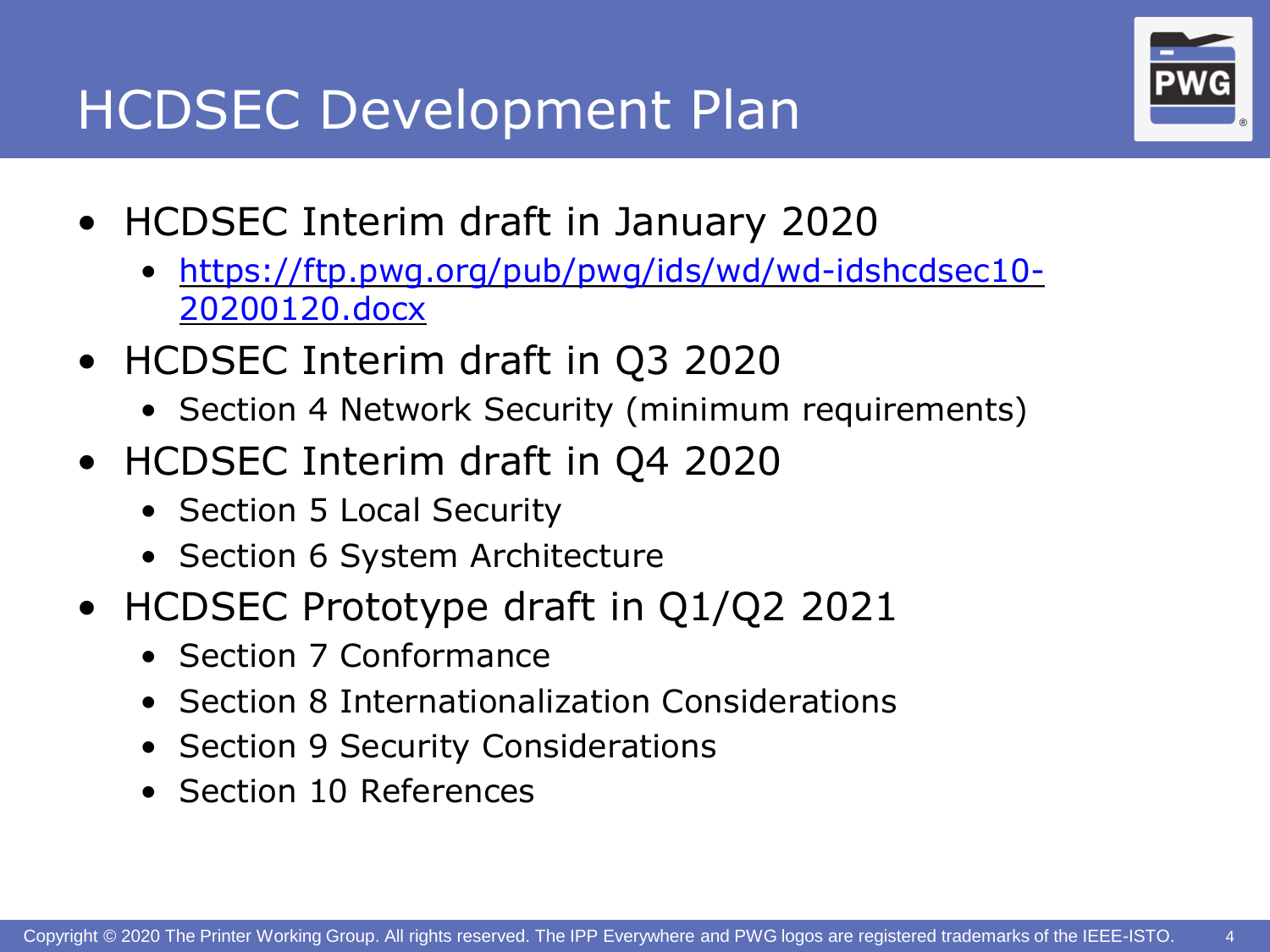## HCDSEC Network Security Approach

- Define functional groups of protocol requirements (e.g., End-to-End Security for TLS, SSH, etc.)
- Define multiple scalable HCD requirements (i.e., essential security versus value-add security)
- Emphasize "secure by default" configuration (e.g., admin password setup and firewall default blocking)
- Firewall Types
	- Static (heuristic, w/out signatures or updates) inspects and validates packet header addresses, ports, options
	- Dynamic (rule-based, w/ signatures and updates) inspects and validates packet contents (session thru application layer)
- Antivirus and IDS Scanner Types
	- Static (heuristic, w/out signatures or updates)
	- Dynamic (rule-based, w/ signatures and updates)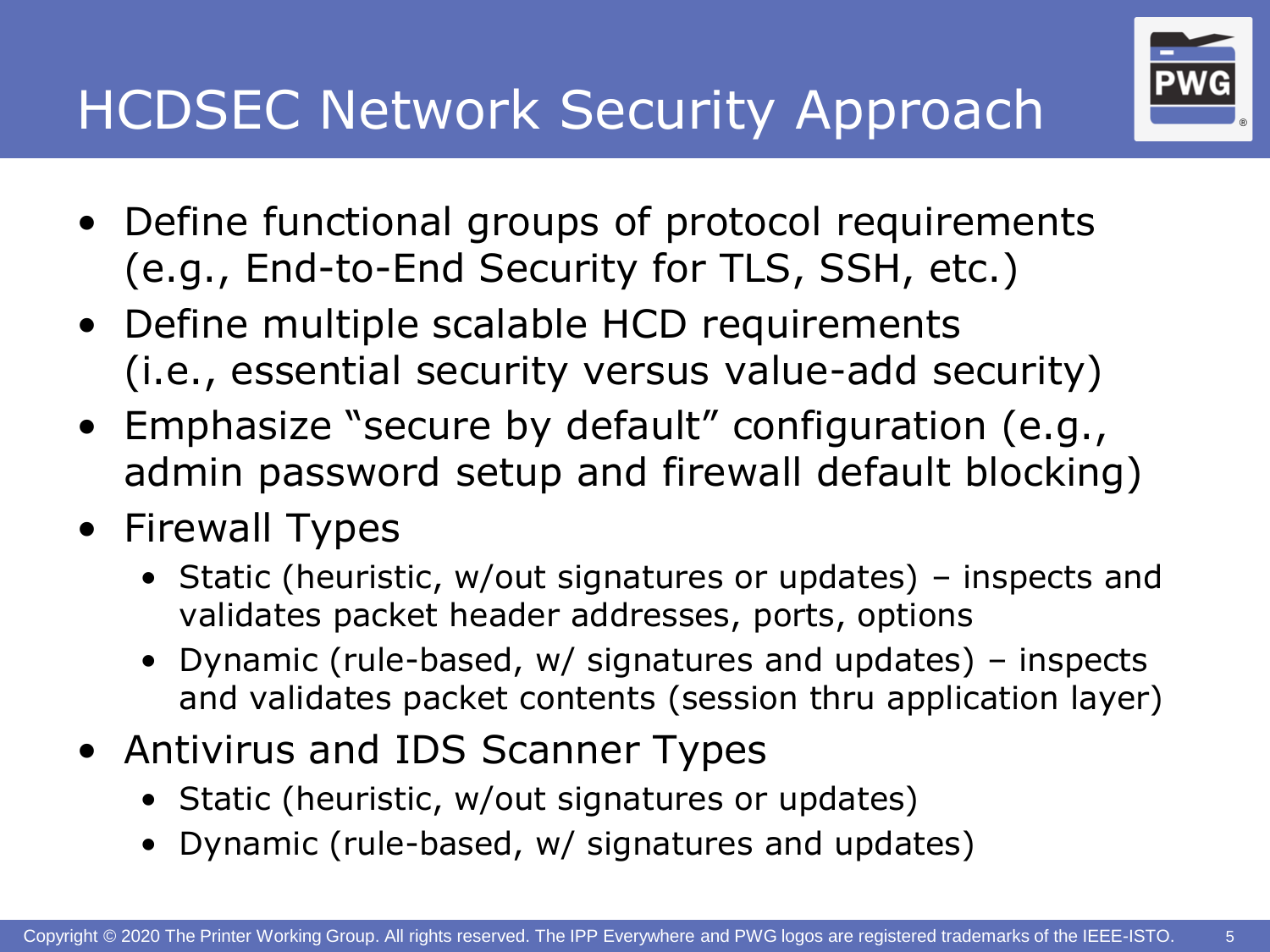# HCDSEC Network Security Examples

- 4.1 Firewalls and Scanners
	- Conforming HCDs MUST implement and enable at least a Static Firewall on open network interfaces.
	- Conforming HCDs SHOULD implement and enable a Dynamic Firewall on open network interfaces.
	- Conforming HCDs MUST implement and enable at least a Static Antivirus Scanner on open network interfaces.
	- Conforming HCDs SHOULD implement and enable a Dynamic Antivirus Scanner on open network interfaces.
	- Conforming HCDs SHOULD implement and enable at least a Static Intrusion Detection Scanner on open network interfaces.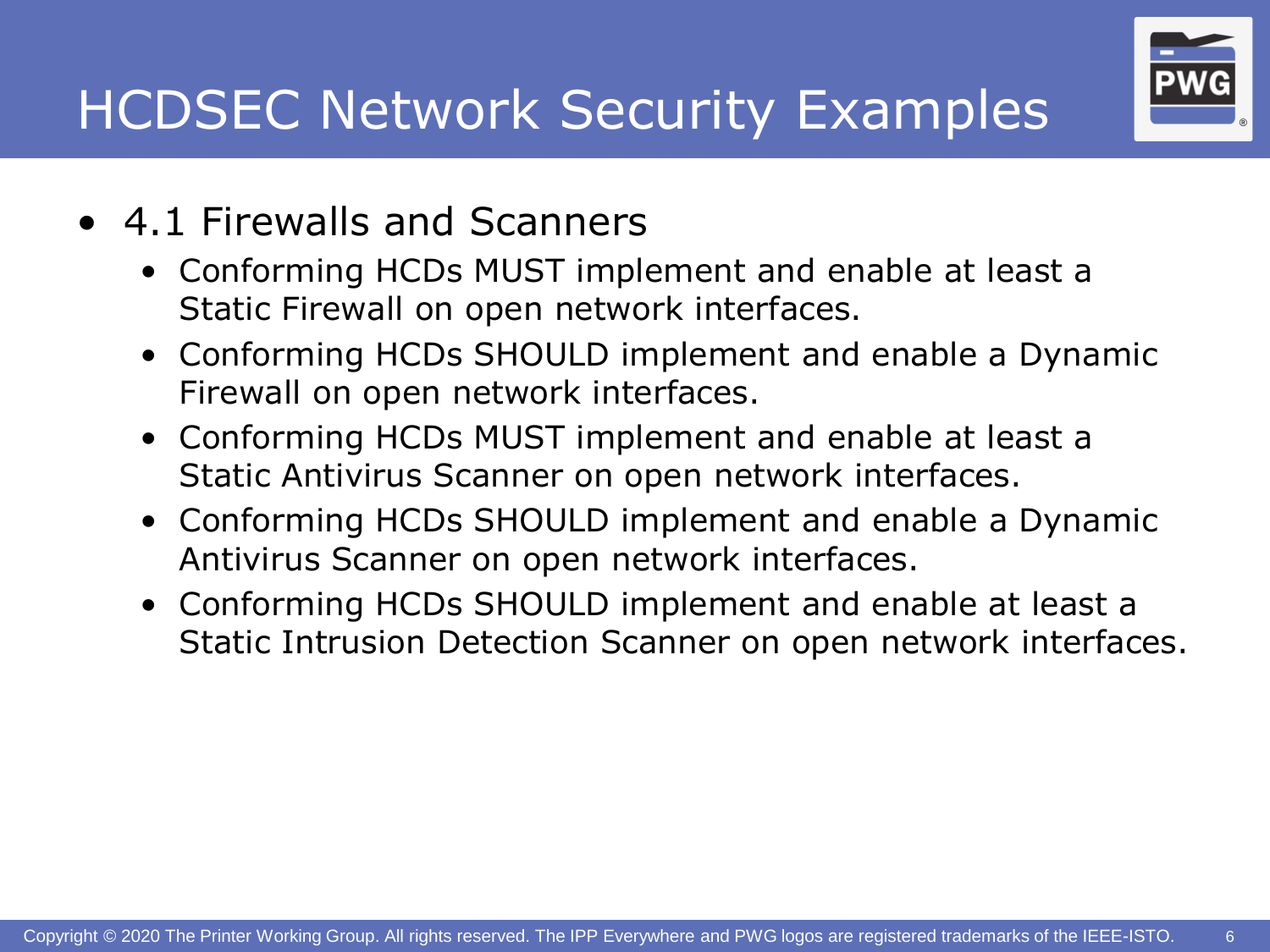# HCDSEC Network Security Examples

- 4.2 Datalink Security
	- Conforming HCDs SHOULD support MACsec for datalink encryption and integrity.
	- Conforming HCDs SHOULD support IEEE 802.1AR for datalink authentication.
- 4.3 End-to-End Security
	- Conforming HCDs MUST support TLS/1.2 for end-to-end transport security.
	- Conforming HCDs SHOULD support TLS/1.3 for end-to-end transport security.
	- Conforming HCDs SHOULD support SSH for end-to-end transport security.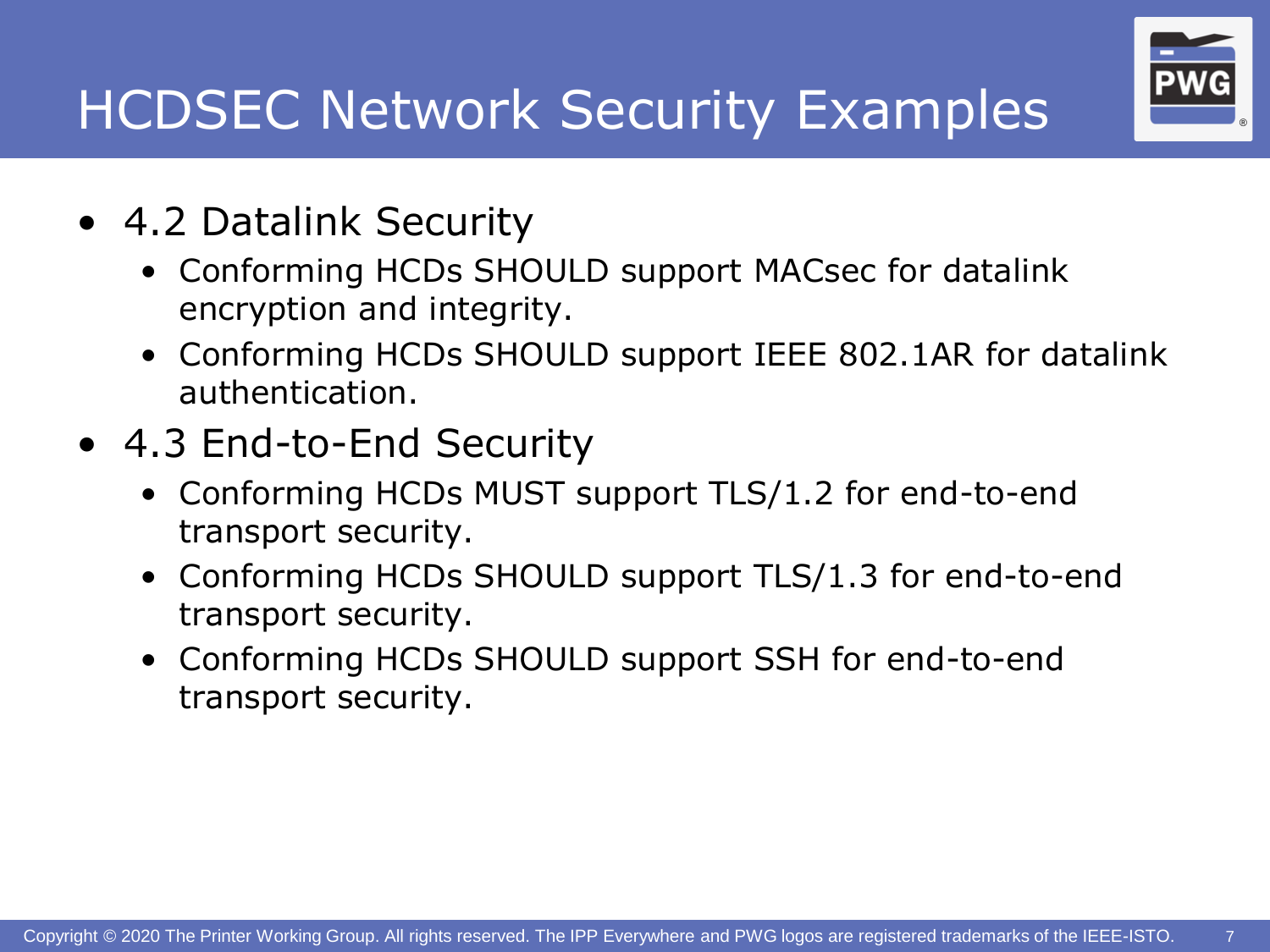# HCDSEC Network Security Examples

- 4.4 Job Security
	- Conforming HCDs MUST implement and enable at least IPP Everywhere/1.1 on open network interfaces.
	- Conforming HCDs SHOULD implement and enable PWG Job Logging (Syslog over TLS) on open network interfaces.
- 4.5 Configuration Security
	- Conforming HCDs SHOULD support SNMPv3 over TLS in an isolated process for necessary remote HCD configuration.
	- Conforming HCDs SHOULD support Secure Shell (SSH) in an isolated process for necessary remote HCD configuration.
	- Conforming HCDs MAY support NetConf in an isolated process for necessary remote HCD configuration.